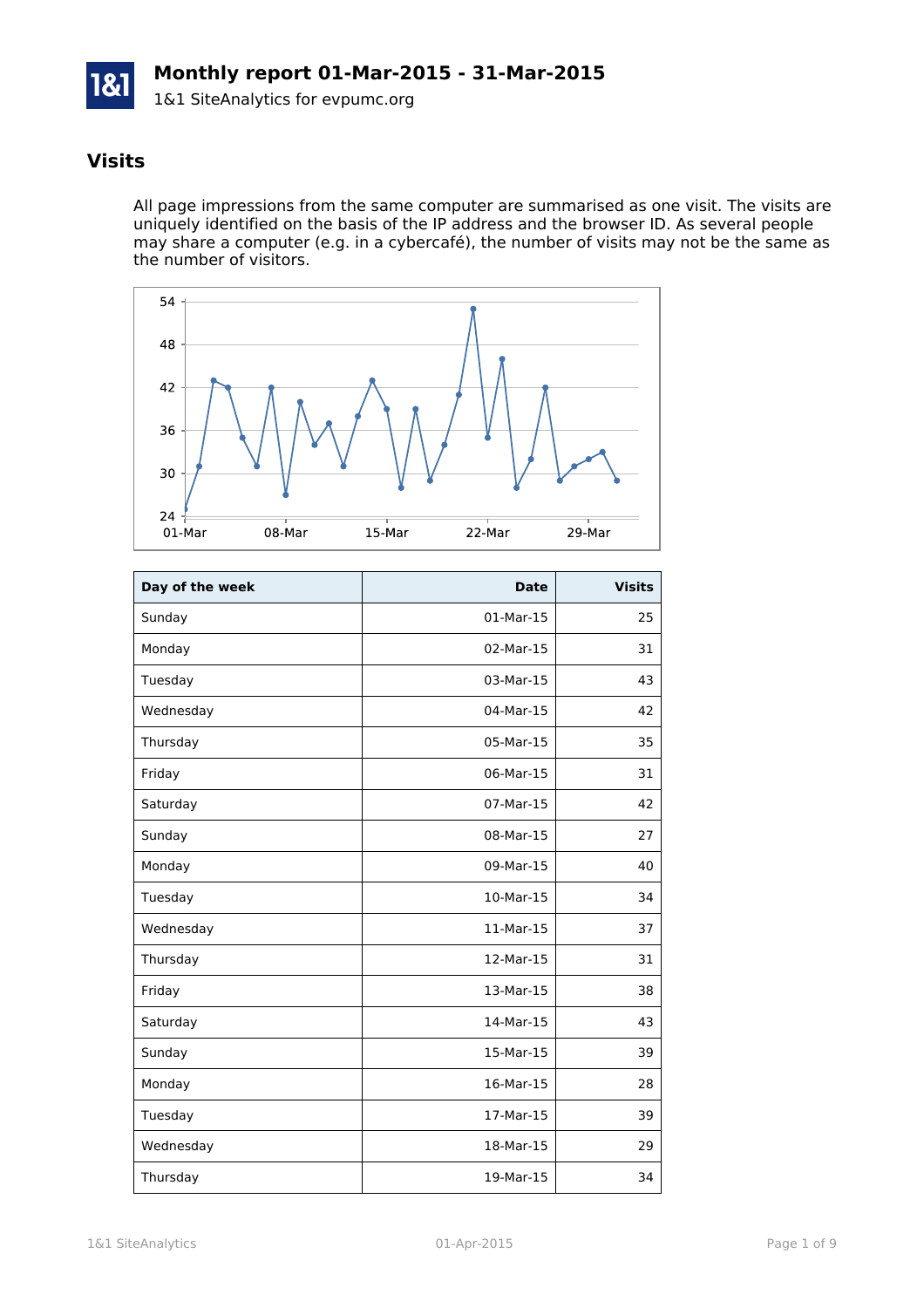| Day of the week | <b>Date</b>     | <b>Visits</b> |
|-----------------|-----------------|---------------|
| Friday          | 20-Mar-15       | 41            |
| Saturday        | 21-Mar-15       | 53            |
| Sunday          | 22-Mar-15       | 35            |
| Monday          | 23-Mar-15       | 46            |
| Tuesday         | 24-Mar-15       | 28            |
| Wednesday       | 25-Mar-15       | 32            |
| Thursday        | 26-Mar-15       | 42            |
| Friday          | 27-Mar-15       | 29            |
| Saturday        | 28-Mar-15       | 31            |
| Sunday          | 29-Mar-15       | 32            |
| Monday          | 30-Mar-15       | 33            |
| Tuesday         | 31-Mar-15       | 29            |
|                 | <b>Total</b>    | 1,099         |
|                 | <b>Averages</b> | 35            |

### **Search engines**

Using this analysis, you can identify the search engines used by your visitors. You can also see how many visitors reach your pages via the respective search engines.



| <b>Search engines</b> | <b>Visits</b> | %        |
|-----------------------|---------------|----------|
| www.google.com        | 6             | 85.71 %  |
| search.yahoo.com      |               | 14.29 %  |
| <b>Total</b>          |               | 100.00 % |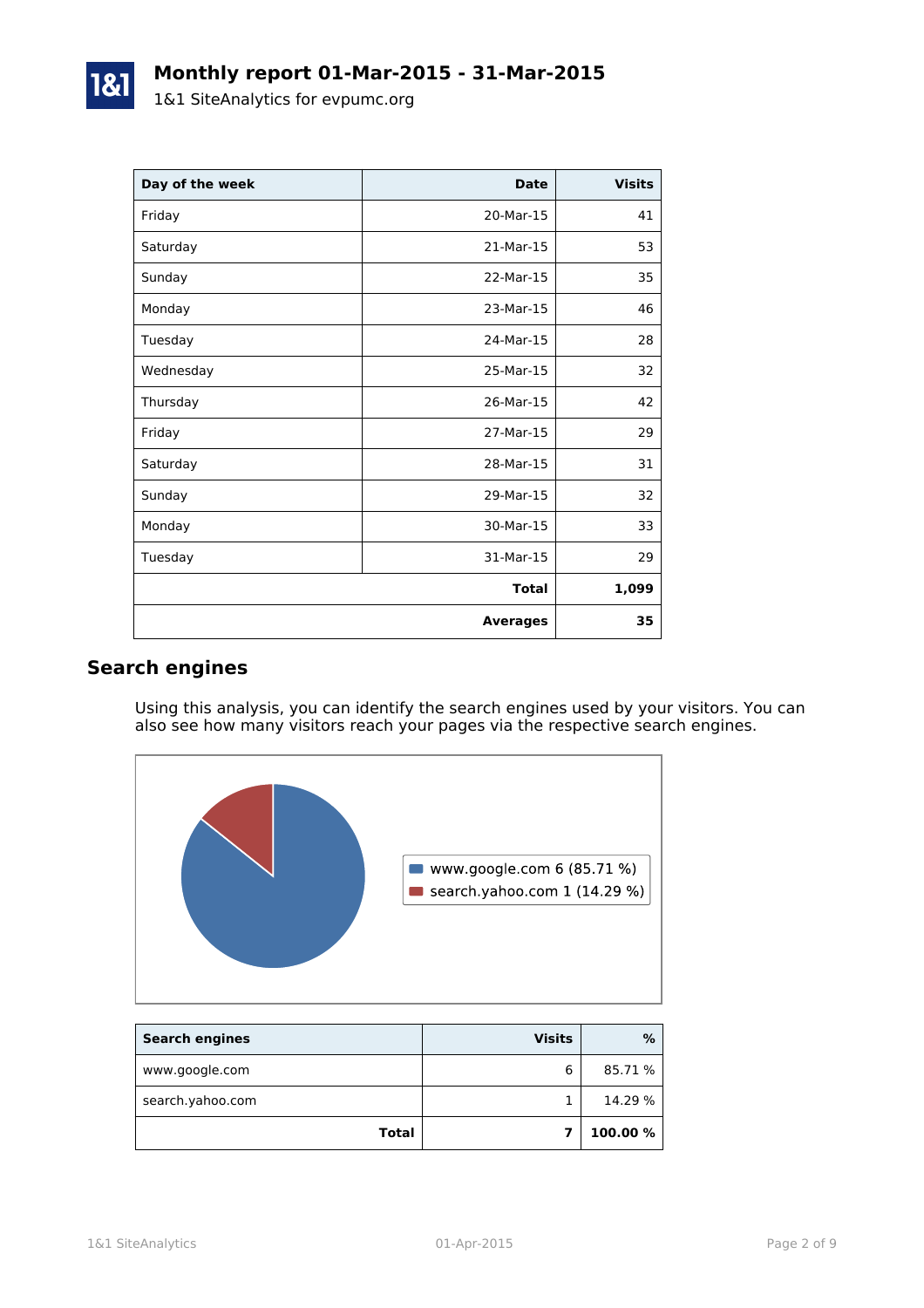

#### **Search terms**

The table shows the search terms by means of which your website was found most frequently. Every row contains a search term. For example, if somebody found your website by means of the phrase "repair car", both "repair" and "car" will be displayed as independent terms in the table.

| <b>Search terms</b> | <b>Visits</b> | %        |
|---------------------|---------------|----------|
| 15-26               | 1             | 14.29 %  |
| church              | 1             | 14.29 %  |
| elimsport           | 1             | 14.29 %  |
| john                | $\mathbf{1}$  | 14.29 %  |
| sermon              | 1             | 14.29 %  |
| evpumc.org          | 1             | 14.29 %  |
| methodist           | 1             | 14.29 %  |
| <b>Total</b>        | 7             | 100.00 % |

#### **Most frequently accessed pages**

You can see the most frequently accessed pages. Only fully loaded pages are counted. Individual page elements, such as images or other elements, are not counted individually. This includes all files with the extensions .png, .jpg, jpeg, .gif, .swf, .css, .class, and .js.

| Most frequently accessed pages | <b>Page impressions</b> | $\%$    |
|--------------------------------|-------------------------|---------|
| /Default.htm                   | 578                     | 32.38 % |
| /Elim.htm                      | 50                      | 2.80 %  |
| /Sermons.htm                   | 49                      | 2.75 %  |
| /Announce.htm                  | 43                      | 2.41 %  |
| /Calendar.htm                  | 36                      | 2.02 %  |
| /St_Johns.htm                  | 35                      | 1.96 %  |
| /Believe.htm                   | 32                      | 1.79 %  |
| /NewsLetterIdx.htm             | 31                      | 1.74 %  |
| /Stats.htm                     | 29                      | 1.62 %  |
| /Worship.htm                   | 27                      | 1.51 %  |
| /web links.htm                 | 26                      | 1.46 %  |
| /M-Statement.htm               | 23                      | 1.29 %  |
| /Ann092114.htm                 | 15                      | 0.84%   |
| /valley views1113.htm          | 15                      | 0.84%   |
| /CalendarOld.htm               | 15                      | 0.84%   |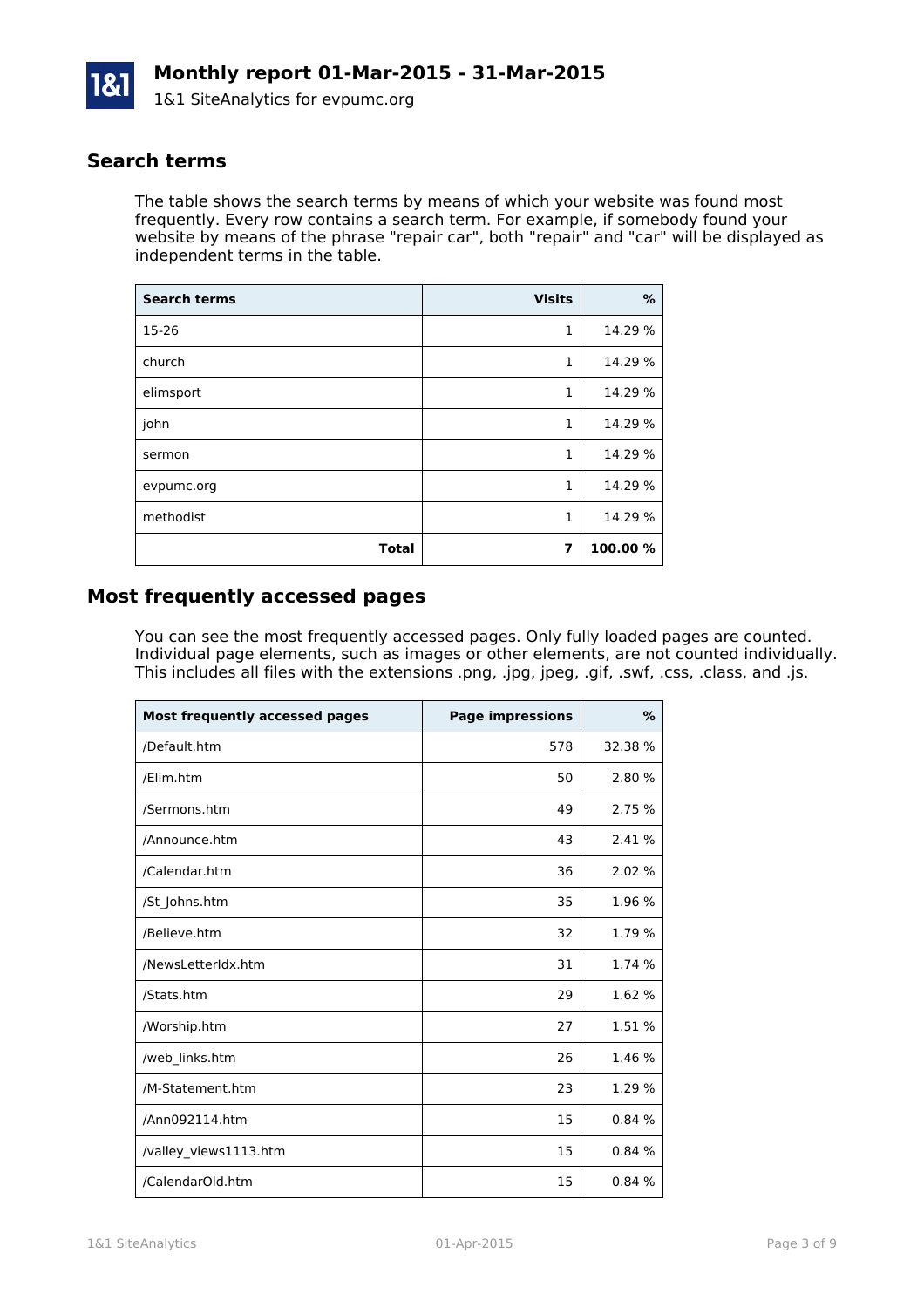# **Monthly report 01-Mar-2015 - 31-Mar-2015**

1&1 SiteAnalytics for evpumc.org

1&1

| <b>Most frequently accessed pages</b>             | <b>Page impressions</b> | %      |
|---------------------------------------------------|-------------------------|--------|
| /valley_views0813.htm                             | 15                      | 0.84 % |
| /NewsLtrs/Church Newsletter January 2015<br>.pdf  | 14                      | 0.78%  |
| /valley_views1013.htm                             | 14                      | 0.78%  |
| /Ann042714.htm                                    | 14                      | 0.78%  |
| /Ann051814.htm                                    | 13                      | 0.73%  |
| /Ann081014.htm                                    | 13                      | 0.73%  |
| /Ann060114.htm                                    | 13                      | 0.73%  |
| /Ann051114.htm                                    | 13                      | 0.73%  |
| /Bulletins.htm                                    | 13                      | 0.73%  |
| /St Johns-HISTORY.htm                             | 13                      | 0.73%  |
| /Ann033014.htm                                    | 13                      | 0.73%  |
| /NewsLtrs/Church Newsletter December 2<br>014.pdf | 13                      | 0.73%  |
| /Ann041314.htm                                    | 13                      | 0.73%  |
| /Ann072714.htm                                    | 13                      | 0.73%  |
| /Ann082414.htm                                    | 12                      | 0.67%  |
| /Ann011214.htm                                    | 12                      | 0.67%  |
| /Elim-HISTORY.htm                                 | 12                      | 0.67%  |
| /Ann042014.htm                                    | 12                      | 0.67%  |
| /Ann011914.htm                                    | 12                      | 0.67%  |
| /StJohns_M-Statement.htm                          | 12                      | 0.67%  |
| /Ann062914.htm                                    | 12                      | 0.67%  |
| /Ann050414.htm                                    | 12                      | 0.67%  |
| /NewsLtrs/Church Newsletter December 2<br>013.pdf | 12                      | 0.67%  |
| /Ann072014.htm                                    | 12                      | 0.67%  |
| /Ann021614.htm                                    | 12                      | 0.67%  |
| /Ann083114.htm                                    | 12                      | 0.67%  |
| /Ann012614.htm                                    | 12                      | 0.67%  |
| /valley_views0913.htm                             | 11                      | 0.62%  |
| /Ann080314.htm                                    | 11                      | 0.62%  |
| /Ann091414.htm                                    | 11                      | 0.62%  |
| /Ann090714.htm                                    | 11                      | 0.62%  |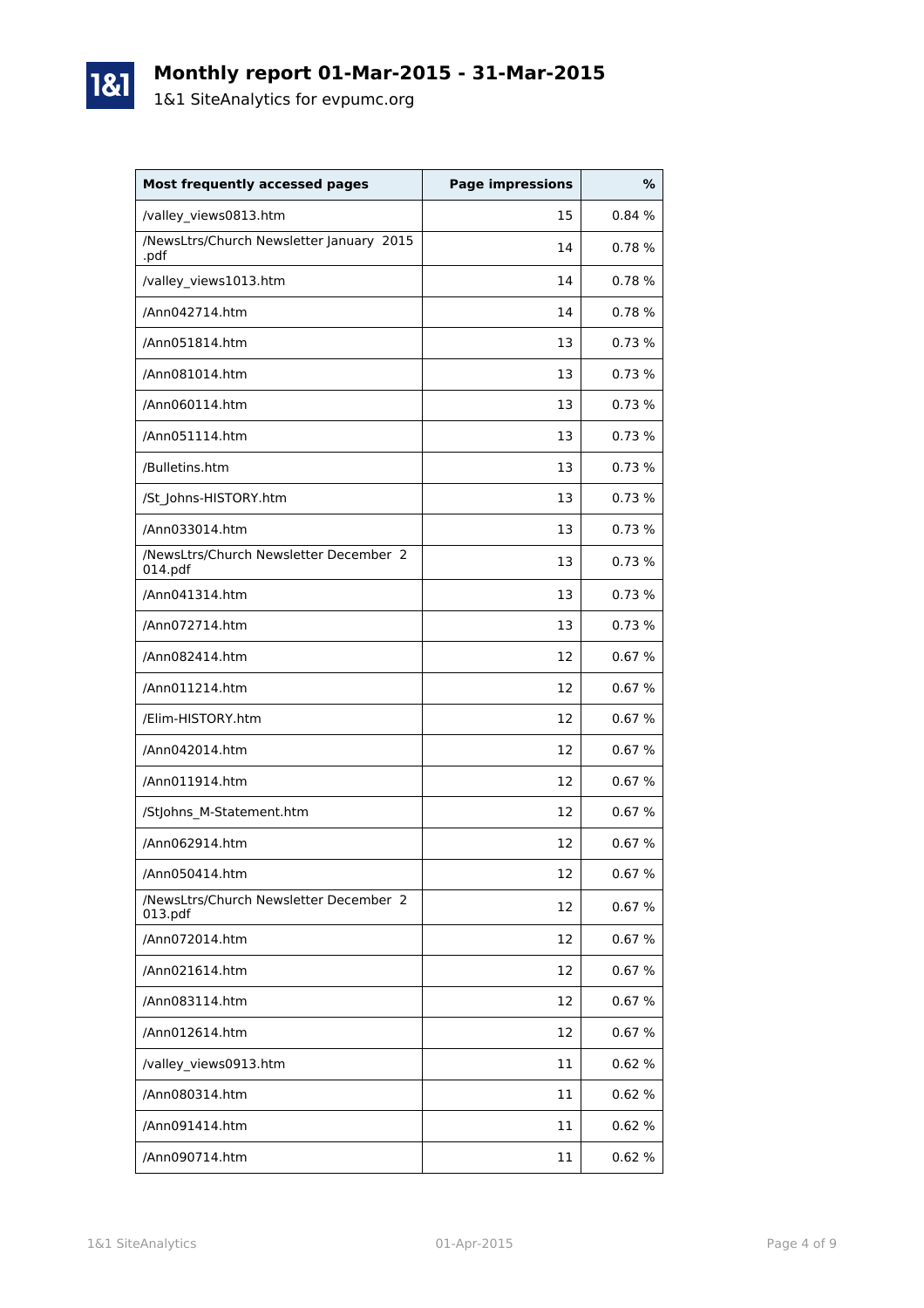

| Most frequently accessed pages | <b>Page impressions</b> | %        |
|--------------------------------|-------------------------|----------|
| /Ann061514.htm                 | 11                      | 0.62%    |
| /Elim M-Statement.htm          | 11                      | 0.62%    |
| Other                          | 372                     | 20.84 %  |
| Total                          | 1,785                   | 100.00 % |

#### **Browsers**

This chart shows the browsers used by your visitors. For example, this helps you to identify the browsers for which you need to optimise your website.



| <b>Browsers</b>         | <b>Visits</b> | %        |
|-------------------------|---------------|----------|
| <b>General Crawlers</b> | 174           | 33.85 %  |
| Chrome                  | 127           | 24.71 %  |
| Firefox                 | 66            | 12.84 %  |
| Mozilla 5               | 34            | 6.61%    |
| Internet Explorer       | 31            | 6.03%    |
| iPhone                  | 8             | 1.56 %   |
| Safari                  | 8             | 1.56 %   |
| iPad                    | 6             | 1.17 %   |
| Opera                   | 6             | 1.17 %   |
| Other                   | 54            | 10.51 %  |
| <b>Total</b>            | 514           | 100.00 % |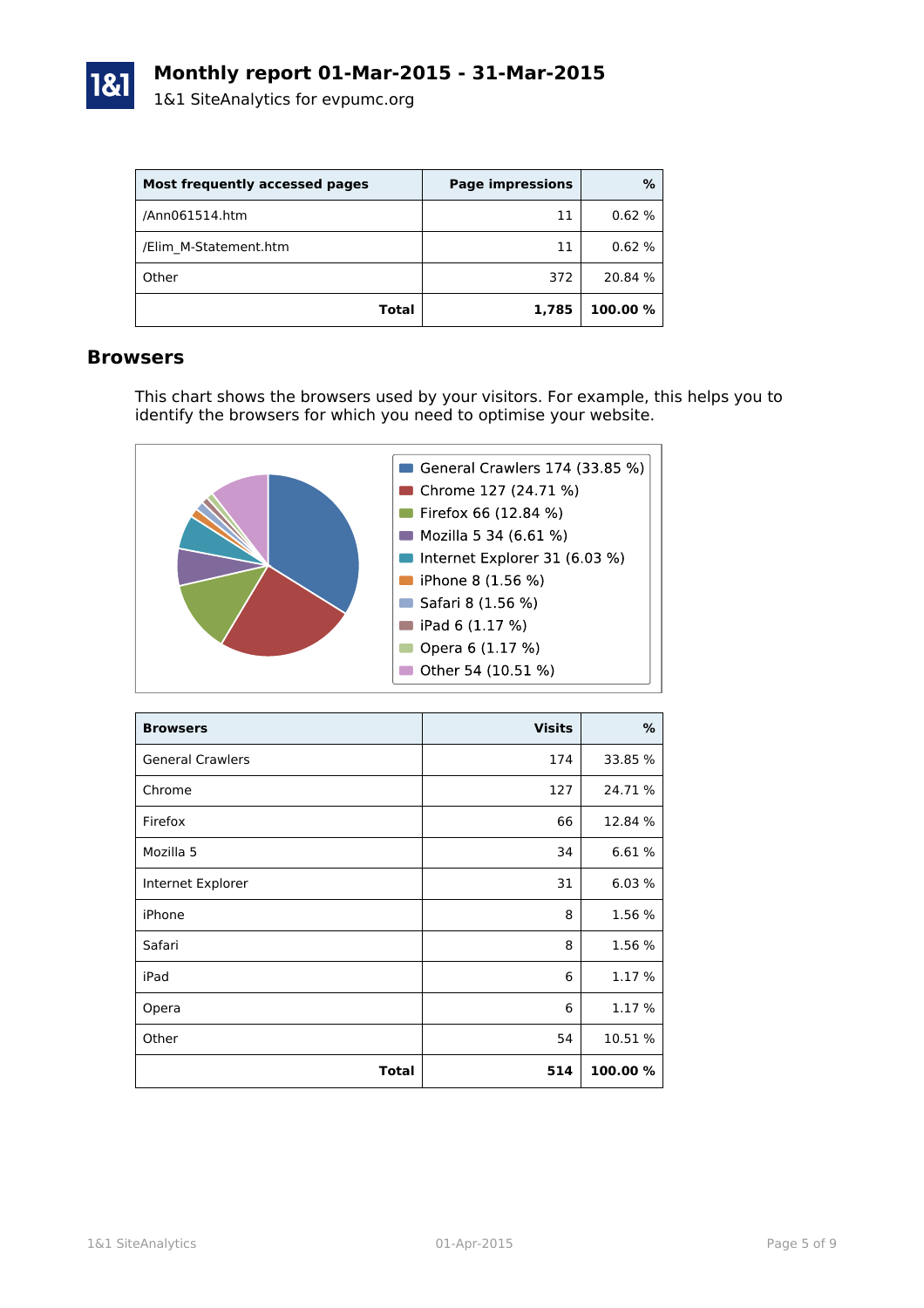# **Monthly report 01-Mar-2015 - 31-Mar-2015**

1&1 SiteAnalytics for evpumc.org

## **Operating systems**

You can see the operating systems used by your visitors. This information helps you to find out for which operating systems you may need to optimise your website.



| <b>Operating systems</b> | <b>Visits</b>  | %        |
|--------------------------|----------------|----------|
| Windows 7                | 100            | 9.10 %   |
| Linux                    | 64             | 5.82 %   |
| Windows XP               | 54             | 4.91 %   |
| iPhone                   | 42             | 3.82 %   |
| <b>Windows NT</b>        | 31             | 2.82 %   |
| <b>Windows Vista</b>     | 13             | 1.18%    |
| Windows Server 2003      | $\overline{7}$ | 0.64%    |
| Mac OS X                 | $\overline{7}$ | 0.64%    |
| Android                  | 6              | 0.55%    |
| Other                    | 775            | 70.52 %  |
| <b>Total</b>             | 1,099          | 100.00 % |

#### **Referring pages**

You can see the pages that referred your visitors to your website. Referring pages may be other websites or search engines. The complete URL is displayed.

| <b>Referring pages</b>             | <b>Visits</b> | %       |
|------------------------------------|---------------|---------|
| www.google.com/                    | 12            | 24.49 % |
| www.google.com/url                 | 5             | 10.20 % |
| hvd-store.com/                     | 5             | 10.20 % |
| www.susumc.org/index.php/lewisburg | 4             | 8.16 %  |
| burger-imperia.com/                |               | 4.08%   |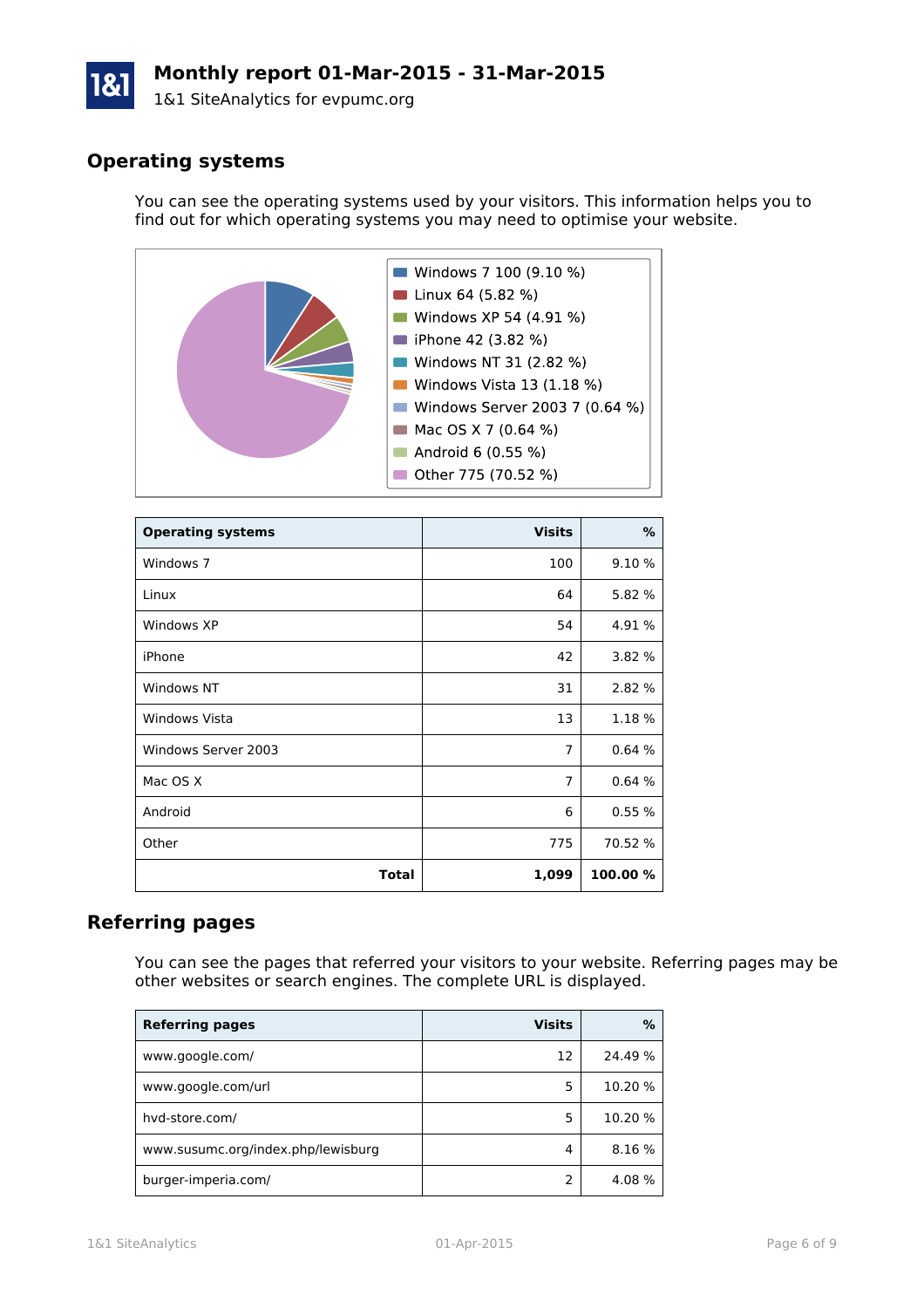

| <b>Referring pages</b> | <b>Visits</b> | $\%$     |
|------------------------|---------------|----------|
| yandex.ru/yandsearch   | 2             | 4.08 %   |
| specialdessous.com/    | 2             | 4.08 %   |
| www.bing.com/search    | 2             | 4.08 %   |
| Other                  | 15            | 30.61 %  |
| Total                  | 49            | 100.00 % |

#### **Visits from continents**

This analysis shows which continents your visitors come from.

| <b>Continents</b> | <b>Visits</b> | %        |
|-------------------|---------------|----------|
| North America     | 466           | 52.11 %  |
| Europe            | 230           | 25.75 %  |
| Asia              | 198           | 22.13 %  |
| <b>Total</b>      | 895           | 100.00 % |

### **Visits from countries**

This analysis shows which countries your visitors come from. This information indicates the countries that your website should focus on or the countries for which it still needs to be optimised.

| <b>Countries</b>     | <b>Visits</b>  | $\%$    |
|----------------------|----------------|---------|
| <b>United States</b> | 464            | 51.81 % |
| China                | 196            | 21.93 % |
| France               | 127            | 14.19 % |
| Ukraine              | 37             | 4.12 %  |
| Russia               | 35             | 3.92 %  |
| Germany              | 18             | 2.01%   |
| Netherlands          | 4              | 0.50%   |
| Czech Rep.           | 4              | 0.40%   |
| Italy                | $\overline{2}$ | 0.20%   |
| Bermuda              | 2              | 0.20%   |
| Lithuania            | $\mathbf{1}$   | 0.10%   |
| India                | $\mathbf{1}$   | 0.10%   |
| Thailand             | $\mathbf{1}$   | 0.10%   |
| United Kingdom       | $\mathbf{1}$   | 0.10%   |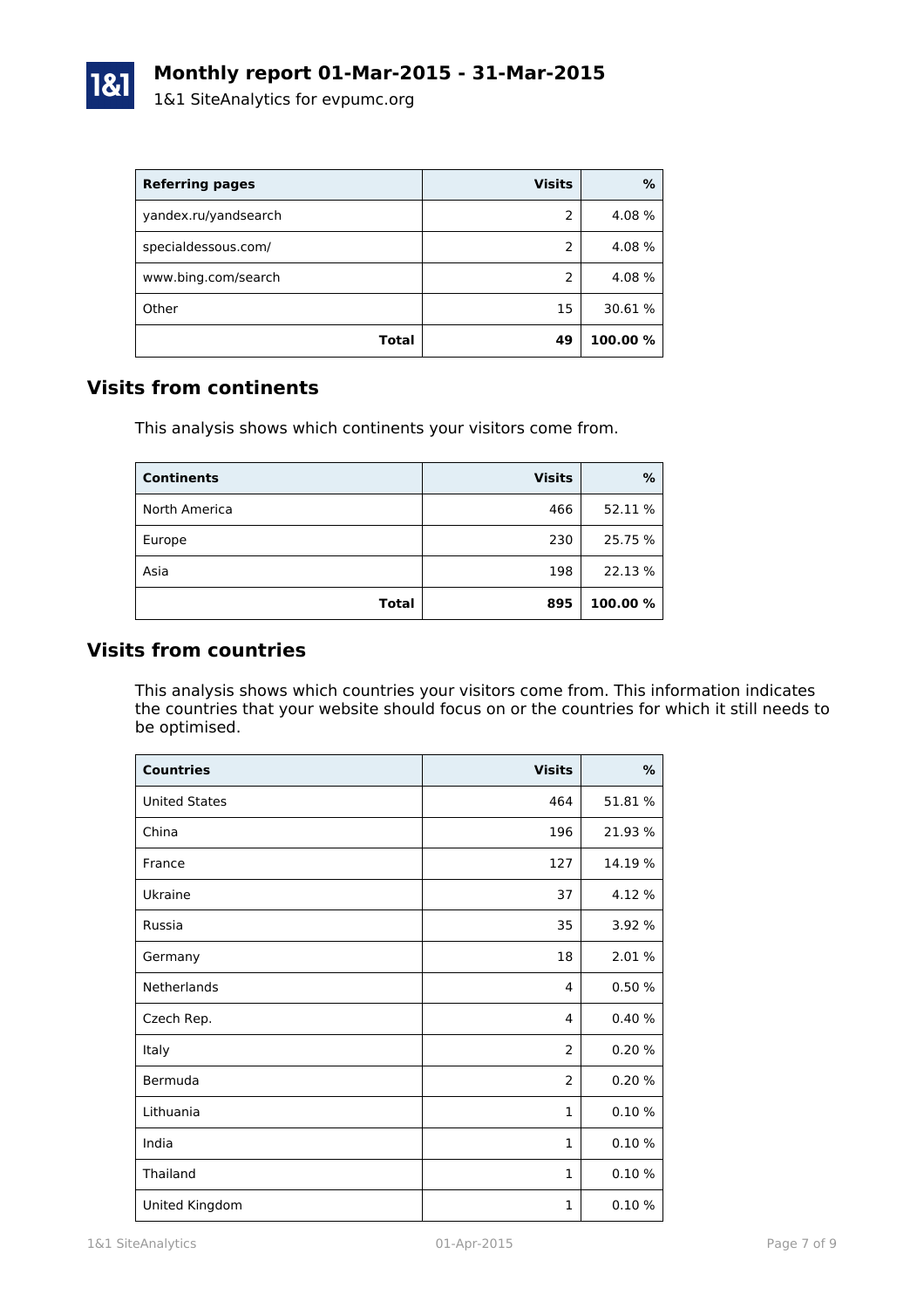| <b>Countries</b> | <b>Visits</b> | %        |
|------------------|---------------|----------|
| Romania          |               | 0.10%    |
| Canada           |               | 0.10%    |
| Denmark          |               | 0.10%    |
| <b>Total</b>     | 895           | 100.00 % |

#### **Visits from cities**

1&1

This analysis shows which cities your visitors come from

| <b>Cities</b>            | <b>Visits</b>  | %       |
|--------------------------|----------------|---------|
| US:                      | 222            | 24.84 % |
| CN:                      | 150            | 16.79 % |
| FR:                      | 126            | 14.08%  |
| <b>US: Mountain View</b> | 107            | 11.97 % |
| CN: Beijing              | 39             | 4.32 %  |
| US: Las Vegas            | 37             | 4.12%   |
| UA: Kisel?v              | 33             | 3.72 %  |
| RU:                      | 33             | 3.72 %  |
| US: Woodbridge           | 17             | 1.91%   |
| DE: Kiez                 | 15             | 1.71%   |
| US: Sunnyvale            | 10             | 1.11 %  |
| US: Nanuet               | 9              | 1.01 %  |
| <b>US: Mount Laurel</b>  | 6              | 0.70%   |
| CN: Shenzhen             | 5              | 0.60%   |
| US: Maricopa             | 5              | 0.60%   |
| UA:                      | 4              | 0.40%   |
| CZ:                      | 4              | 0.40%   |
| US: Texarkana            | 4              | 0.40%   |
| US: Richmond             | 3              | 0.30%   |
| US: Glendale             | 3              | 0.30%   |
| US: Mcallen              | 3              | 0.30%   |
| NL: Amsterdam            | 3              | 0.30%   |
| US: Sterling             | $\overline{2}$ | 0.20%   |
| Other                    | 55             | 6.18%   |